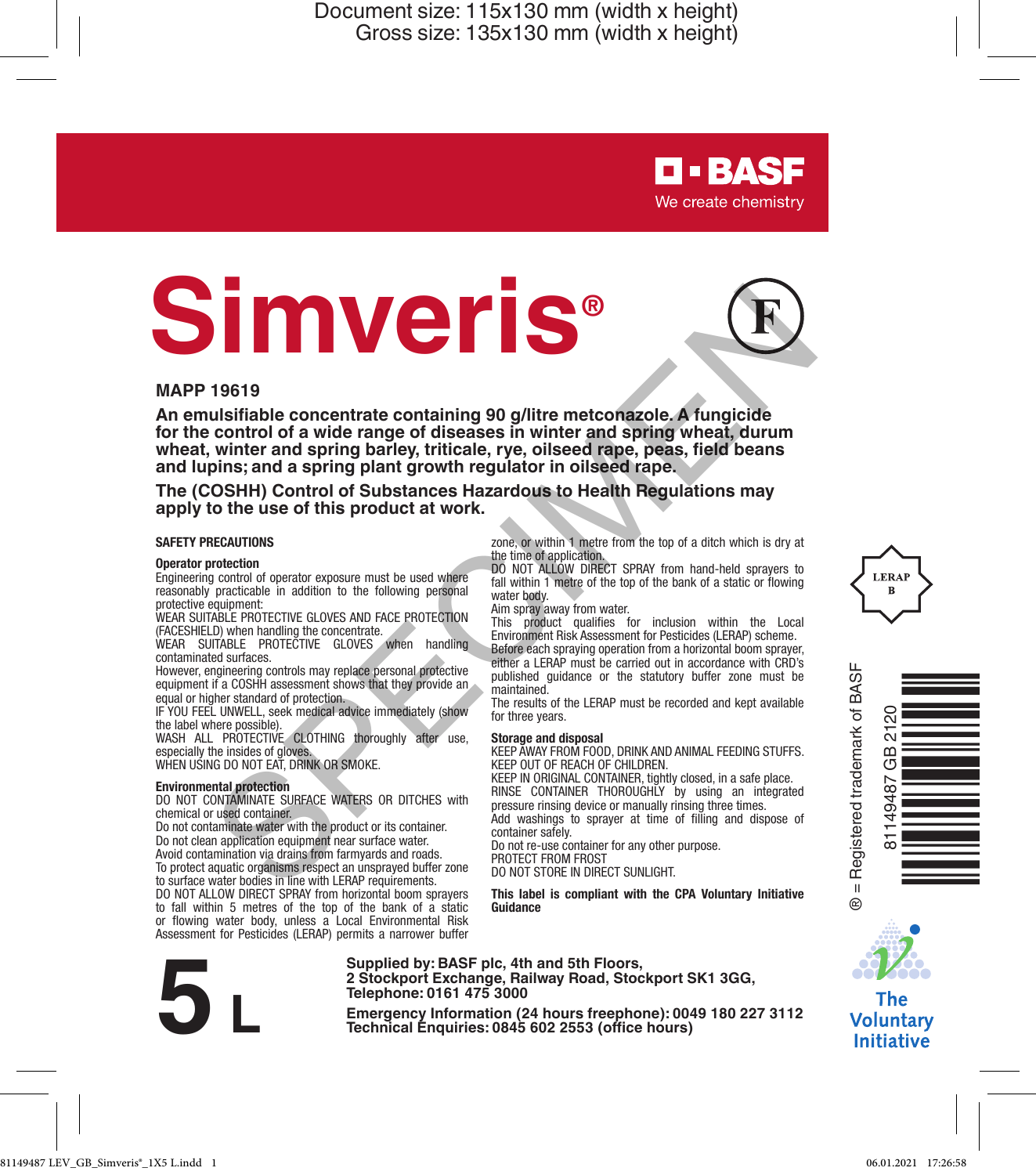# **Simveris®**

**An emulsifiable concentrate containing 90 g/litre metconazole.**

# **Warning**

**Causes serious eye irritation. Suspected of damaging the unborn child. Harmful to aquatic life with long lasting effects.**

# **IMPORTANT INFORMATION**

| Harmful to aquatic life with long lasting effects.                                                                                                                                                                                                                                                                                                                                                                                                          |                                |                                                                                                              |                                                            |  |  |
|-------------------------------------------------------------------------------------------------------------------------------------------------------------------------------------------------------------------------------------------------------------------------------------------------------------------------------------------------------------------------------------------------------------------------------------------------------------|--------------------------------|--------------------------------------------------------------------------------------------------------------|------------------------------------------------------------|--|--|
| Wear protective gloves/clothing/eye protection.<br>Obtain special instructions before use.<br>IF IN EYES: Rinse cautiously with water for several minutes.<br>IF exposed or concerned: Call a POISON CENTRE or doctor/<br>physician.<br>Store locked up.<br>Dispose of contents/container to a licensed hazardous-<br>waste disposal contractor or collection site except for<br>empty clean containers which can be disposed of as<br>non-hazardous waste. |                                | Remove contact lenses, if present and easy to do. Continue rinsing.                                          |                                                            |  |  |
| Contains metconazole and diethylene glycol.                                                                                                                                                                                                                                                                                                                                                                                                                 |                                |                                                                                                              |                                                            |  |  |
| To avoid risks to human health and the environment,<br>comply with the instructions for use.                                                                                                                                                                                                                                                                                                                                                                |                                |                                                                                                              |                                                            |  |  |
| <b>IMPORTANT INFORMATION</b>                                                                                                                                                                                                                                                                                                                                                                                                                                |                                |                                                                                                              |                                                            |  |  |
|                                                                                                                                                                                                                                                                                                                                                                                                                                                             |                                | FOR USE ONLY AS AN AGRICULTURAL FUNGICIDE and PLANT GROWTH REGULATOR, as directed below:                     |                                                            |  |  |
| Crop                                                                                                                                                                                                                                                                                                                                                                                                                                                        | <b>Maximum Individual Dose</b> | <b>Maximum Total Dose Per Crop</b>                                                                           | <b>Latest Time of Application</b>                          |  |  |
| Winter wheat, Spring wheat,<br>Durum wheat, Winter barley.<br>Spring barley, Triticale and Rye.                                                                                                                                                                                                                                                                                                                                                             | 1.0 litre product/ha           | 2.0 litres product/ha                                                                                        | Up to and including GS 71<br>(caryopsis watery ripe stage) |  |  |
| Oilseed rape                                                                                                                                                                                                                                                                                                                                                                                                                                                | 0.8 litres product/ha          | 1.6 litres product/ha                                                                                        | 10% of pods at final size                                  |  |  |
| Combining peas, Vining peas,<br>Field beans and Lupins                                                                                                                                                                                                                                                                                                                                                                                                      | 0.8 litres product/ha          | 1.6 litres product/ha                                                                                        | 14 days before harvest                                     |  |  |
| Other specific restrictions.                                                                                                                                                                                                                                                                                                                                                                                                                                |                                | A minimum interval of 1.4 days must be observed between applications on oilseed rane, peas, began and lupin. |                                                            |  |  |

A minimum interval of 14 days must be observed between applications on oilseed rape, peas, beans and lupin. A minimum interval of 21 days must be observed between applications on cereals.

To protect birds, only one application is allowed on cereals before GS 29 (end of tillering).

**READ THE LABEL BEFORE USE. USING THIS PRODUCT IN A MANNER THAT IS INCONSISTENT WITH THE LABEL MAY BE AN OFFENCE. FOLLOW THE CODE OF PRACTICE FOR USING PLANT PROTECTION PRODUCTS.**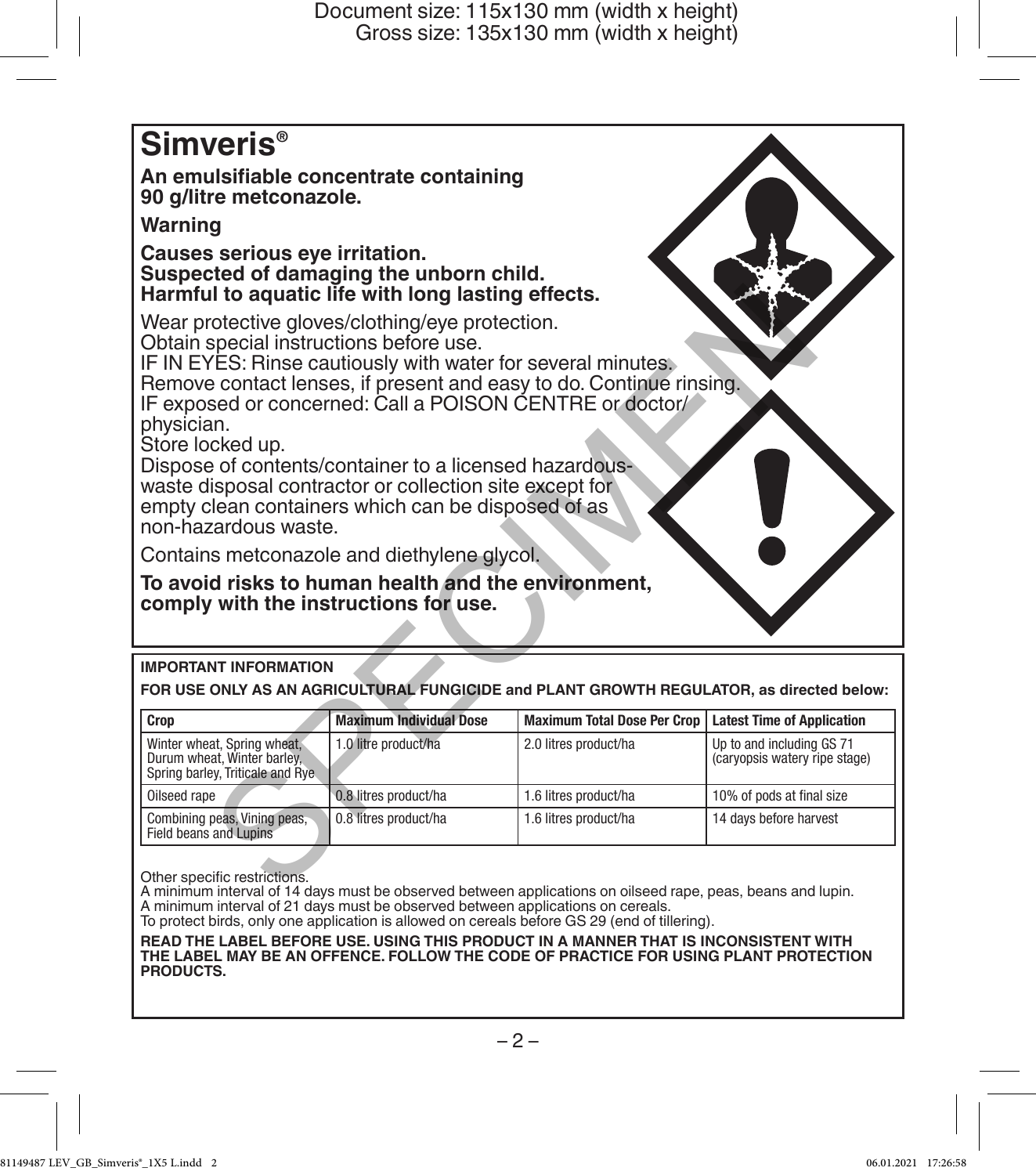# **DIRECTIONS FOR USE**

IMPORTANT: This information is approved as part of the Product Label. All instructions within this section must be read carefully in order to obtain safe and successful use of this product.

Simveris is a broad spectrum fungicide with curative and protectant activity, which can be used on all commercial varieties of winter and spring wheat, durum wheat, winter and spring barley, triticale and rye. Simveris can also be used on oilseed rape, field beans, combining and vining peas and lupins. When applied to oilseed rape in the spring, Simveris can provide plant growth regulation in the form of a reduction in crop height.

# **Restrictions/Warnings**

Do not apply to oilseed rape crops that are damaged or stressed from factors such as previous product use, adverse weather conditions (e.g. drought, frost or waterlogging), nutrient deficiency or pest attacks.

Simveris is formulated specifically for use on oilseed rape and legumes. The addition of further adjuvants is not advised.

Simveris should not be applied with pyrethroids to flowering oilseed rape.

Ensure the sprayer is free from previous chemical residues that may harm the crop. Use of a detergent cleaner is advised before and after use.

Avoid spray drift on to neighbouring crops and field margins.

### **Resistance Management**

Simveris contains metconazole, a DMI fungicide. Resistance to some DMI fungicides has been identified in Septoria leaf blotch (*Mycosphaerella graminicola*) which may seriously affect the performance of some products. For further advice on resistance management in DMIs contact your agronomist or specialist advisor, and visit the FRAG-UK website. i in the form of a reduction in crop height.<br>
ions/Warnings<br>
apply to oilseed rape crops that are damaged or stressed from factors<br>
product use, adverse weather conditions (e.g. drought, frost or waterlogging<br>
y or pest at

Cereal Powdery mildew strains with decreased sensitivity to triazoles are common in the UK. Where these occur or develop, Simveris may not give satisfactory control.

For crop/pathogen situations where repeated spray applications are required, alternation or mixtures with an effective non cross-resistant fungicide are recommended. Fungicide use does not replace the need for non-chemical cultural control methods e.g. resistant crop varieties, good agronomic practice, plant hygiene.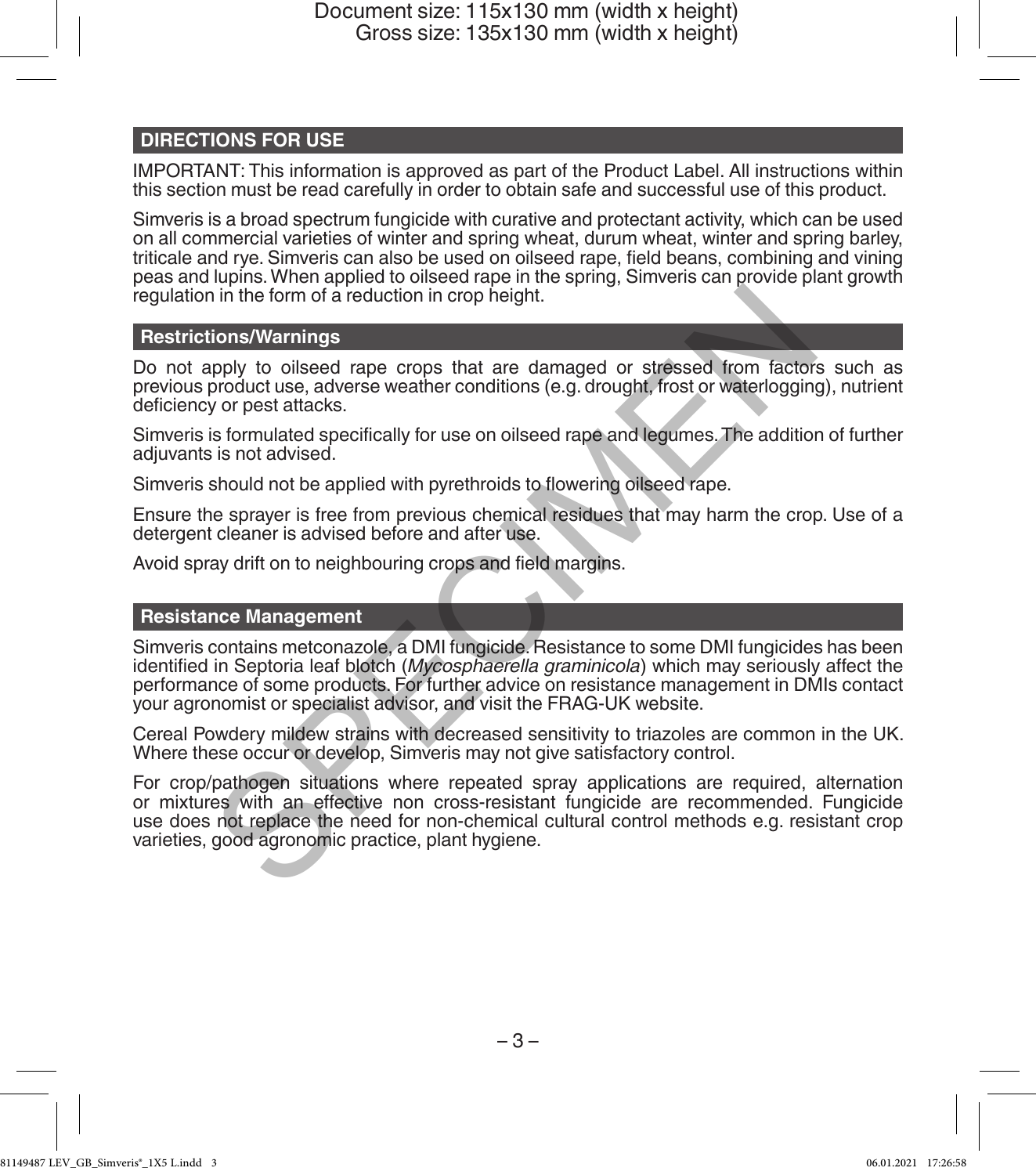# **Crop Specific Information**

### **Cereals**

Simveris is a broad spectrum fungicide with curative and protectant activity which can be used on all commercial varieties of winter and spring wheat, durum wheat, winter and spring barley, triticale and rye for disease control as summarised below:

|                                                                                                                                                                                                                                                                                         | Winter<br>wheat | Spring<br>wheat | Durum<br>wheat | Winter<br>barley | Spring<br>barley        | Triticale      | Rye          |
|-----------------------------------------------------------------------------------------------------------------------------------------------------------------------------------------------------------------------------------------------------------------------------------------|-----------------|-----------------|----------------|------------------|-------------------------|----------------|--------------|
| Septoria tritici                                                                                                                                                                                                                                                                        | C               | C.              | C.             |                  |                         | C.             |              |
| <b>Yellow rust</b>                                                                                                                                                                                                                                                                      | C               | C.              | $\mathcal{C}$  | $\mathsf{C}$     | C.                      | C.             | $\mathsf{C}$ |
| <b>Brown rust</b>                                                                                                                                                                                                                                                                       | C               | C               | C              | C                | C.                      | C              | C            |
| Rhynchosporium                                                                                                                                                                                                                                                                          |                 |                 |                | $\mathsf{R}$     | $\overline{\mathsf{R}}$ |                | <b>MC</b>    |
| Net blotch                                                                                                                                                                                                                                                                              |                 |                 |                | R                | <b>R</b>                |                |              |
| Powdery mildew                                                                                                                                                                                                                                                                          | <b>MC</b>       | <b>MC</b>       | MC.            | <b>MC</b>        | <b>MC</b>               | M <sub>C</sub> | <b>MC</b>    |
| <b>Ear Fusarium</b>                                                                                                                                                                                                                                                                     | GR              | GR              | GR             |                  |                         | GR             |              |
| $C = full control$<br>$MC = moderate control$<br>$GR =$ good reduction<br>$R = reduction$<br><b>Time of Application</b><br>Apply as soon as diseases start to develop in the crop and repeat as required.                                                                               |                 |                 |                |                  |                         |                |              |
| Application at an early stage of mildew development (not more than 3% infection on any<br>green leaf) will give moderate control. Where mildew has become established, the use of a<br>specific mildewicide will improve control and help prevent the development of resistant strains. |                 |                 |                |                  |                         |                |              |
| For optimum results on yellow rust apply before any leaf has more than 1% infection or as a<br>preventative treatment on susceptible varieties after the flag leaf has fully emerged (GS 39).                                                                                           |                 |                 |                |                  |                         |                |              |
| Good reduction of ear Fusarium may be achieved when applied between full ear emergence<br>and anthesis complete (GS 69).                                                                                                                                                                |                 |                 |                |                  |                         |                |              |
| For control of brown rust treat susceptible varieties as soon as rust is seen and spray more<br>resistant varieties before any of the top three leaves have more than 1-2% infection.                                                                                                   |                 |                 |                |                  |                         |                |              |

Spray as soon as net blotch is seen on any of the top three leaves. A further treatment will be necessary where disease is well established

Rate of Application 1.0 l/ha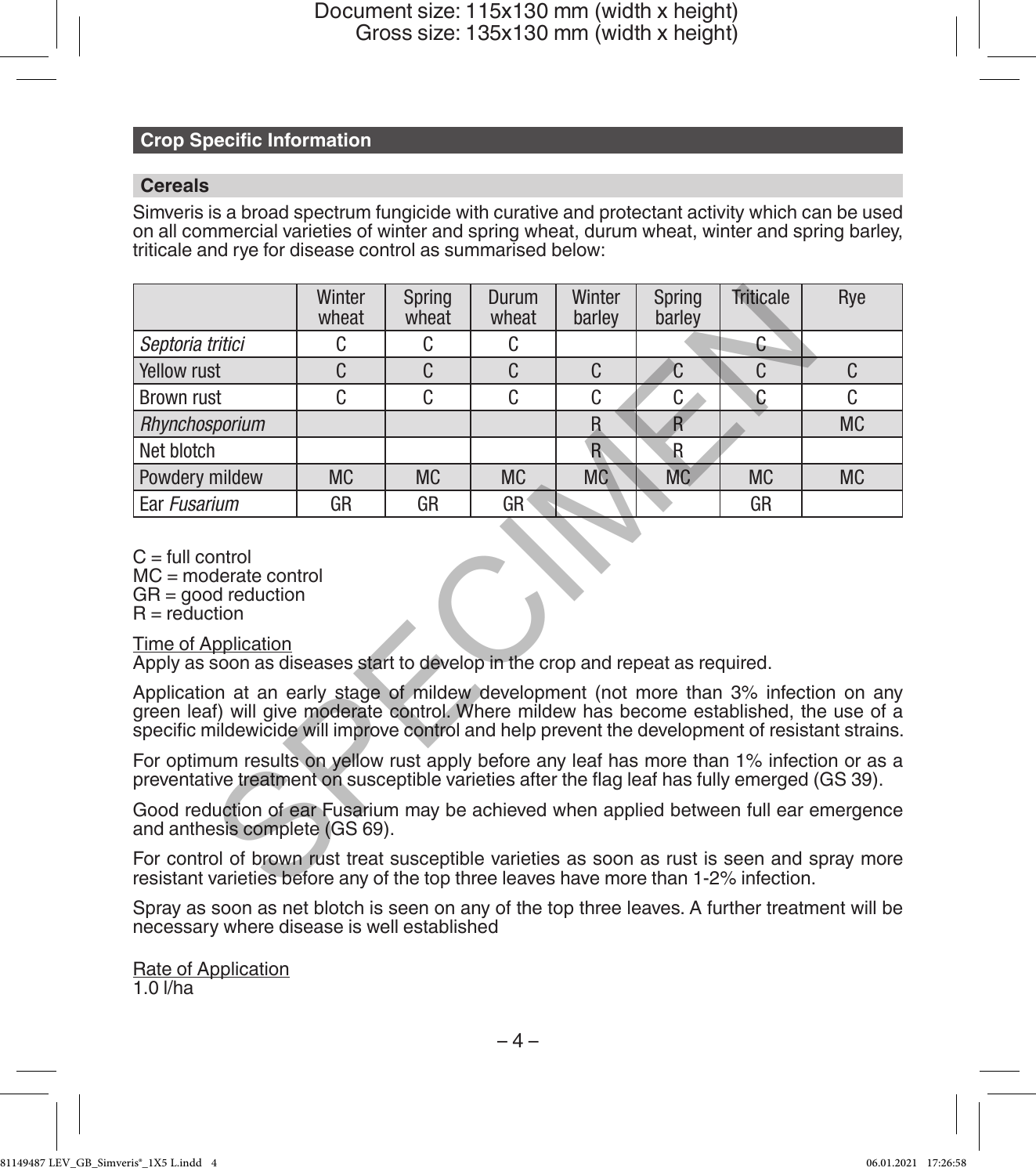### **Oilseed rape**

All varieties of oilseed rape may be treated.

# Disease control

Simveris provides control of *Alternaria*, and a reduction of phoma leaf spot, phoma stem canker (*Phoma lingam*) and light leaf spot.

|                                                                                                                                             | Alternaria spp                                                                             | Phoma leaf spot & phoma stem<br>canker ( <i>Phoma lingam</i> )                                  | Light leaf spot |  |  |  |  |  |
|---------------------------------------------------------------------------------------------------------------------------------------------|--------------------------------------------------------------------------------------------|-------------------------------------------------------------------------------------------------|-----------------|--|--|--|--|--|
| Oilseed rape                                                                                                                                | Control                                                                                    | Reduction                                                                                       | Reduction       |  |  |  |  |  |
|                                                                                                                                             | Time of Application<br>Apply as soon as diseases start to develop, and repeat as required. |                                                                                                 |                 |  |  |  |  |  |
| Rate of Application<br>$0.8$ $I/ha$ .                                                                                                       |                                                                                            |                                                                                                 |                 |  |  |  |  |  |
| <b>Crop height reduction</b>                                                                                                                | form of a reduction in crop height.                                                        | When applied to oilseed rape in the spring, Simveris can provide plant growth regulation in the |                 |  |  |  |  |  |
| Time of Application<br>Apply during stem extension in the spring, once the oilseed rape crop is actively growing (GS<br>$31 - 51$           |                                                                                            |                                                                                                 |                 |  |  |  |  |  |
| Rate of Application<br>$0.8$ $I/ha$ .                                                                                                       |                                                                                            |                                                                                                 |                 |  |  |  |  |  |
| <b>Combining Peas, Vining Peas, Field Beans and Lupins</b>                                                                                  |                                                                                            |                                                                                                 |                 |  |  |  |  |  |
|                                                                                                                                             | All varieties of peas and field beans may be treated.                                      |                                                                                                 |                 |  |  |  |  |  |
| Consult processor before using on vining peas grown for processing.                                                                         |                                                                                            |                                                                                                 |                 |  |  |  |  |  |
| Safety to lupins has not been established. If possible, a small area of the lupin crop should be<br>treated before treating the whole crop. |                                                                                            |                                                                                                 |                 |  |  |  |  |  |
| Disease control                                                                                                                             | reduction of Botrytis and the control of rust on peas.                                     | Simveris can be used for the reduction of Ascochyta and Mycosphaerella species, the             |                 |  |  |  |  |  |

# Time of Application

# **Crop height reduction**

### Time of Application

### Rate of Application  $0.8$   $I/ha$ .

# **Combining Peas, Vining Peas, Field Beans and Lupins**

|                               | Ascochvta | Mycosphaerella | <b>Botrytis</b> | Rust    |
|-------------------------------|-----------|----------------|-----------------|---------|
| Combining peas<br>Vining peas | Reduction | Reduction      | Reduction       | Control |
| Field beans                   | -         | -              |                 | Control |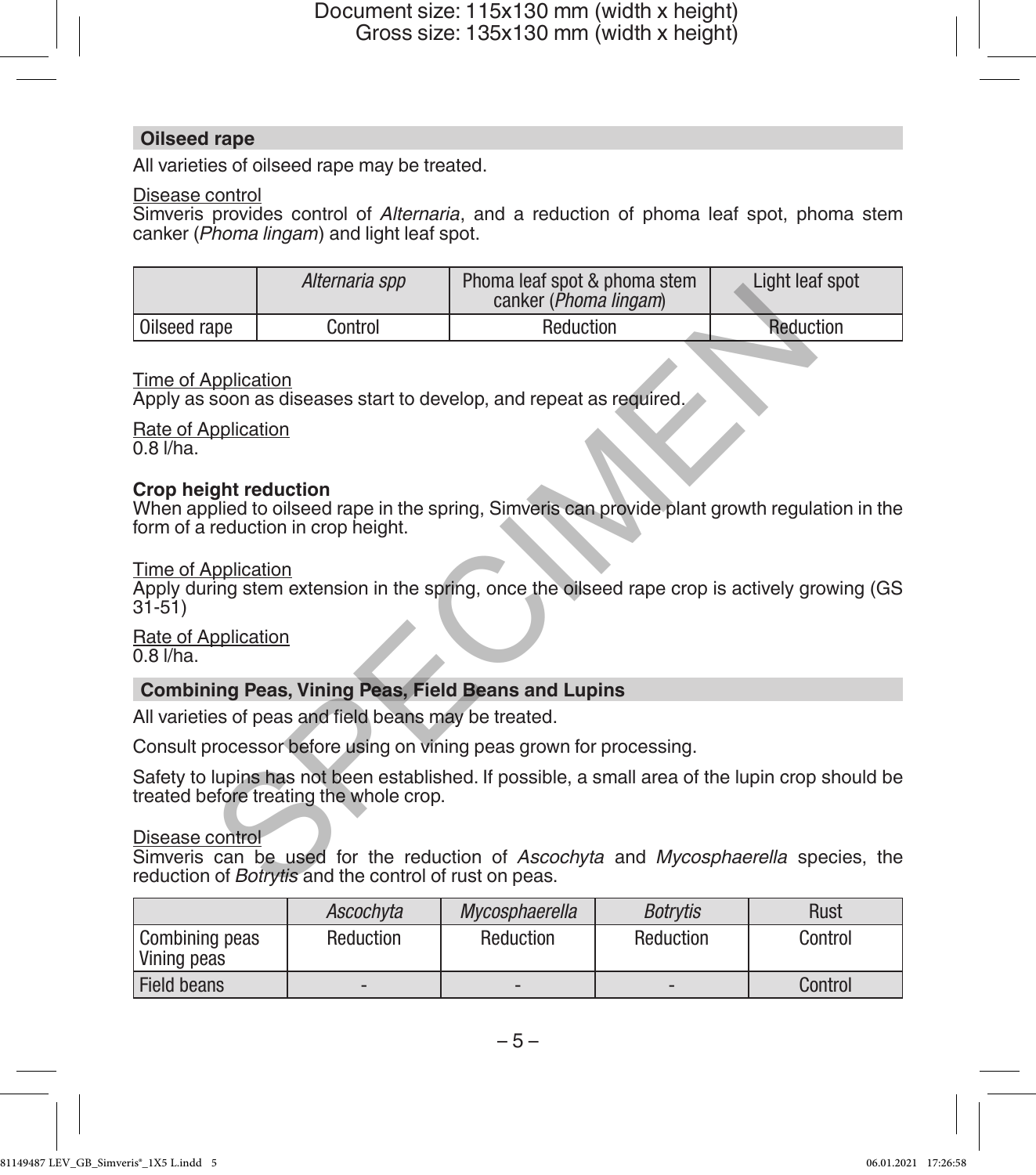# Qualified Minor Use Recommendations

Simveris can be used for the reduction of *Ascochyta*, the reduction of *Botrytis* and the control of rust on lupins.

|          | Ascochvta | Mycosphaerella | <b>Botrvtis</b> | Rusi    |
|----------|-----------|----------------|-----------------|---------|
| ' Lupins | Reduction |                | Reduction       | Control |

# Time of Application

| <u>TIME OF Application</u>                                                                                                                                                                                                                                                                                                                                                                                                                                                                                                                                                                                                |                                                               |                     |                      |                                 |  |  |  |
|---------------------------------------------------------------------------------------------------------------------------------------------------------------------------------------------------------------------------------------------------------------------------------------------------------------------------------------------------------------------------------------------------------------------------------------------------------------------------------------------------------------------------------------------------------------------------------------------------------------------------|---------------------------------------------------------------|---------------------|----------------------|---------------------------------|--|--|--|
|                                                                                                                                                                                                                                                                                                                                                                                                                                                                                                                                                                                                                           | Ascochyta                                                     | Mycosphaerella      | <b>Botrytis</b>      | Rust                            |  |  |  |
| Combining peas<br>Vining peas                                                                                                                                                                                                                                                                                                                                                                                                                                                                                                                                                                                             | Start of flowering*                                           | Start of flowering* | Mid flowering*       | First sign of rust<br>pustules* |  |  |  |
| <b>Field beans</b>                                                                                                                                                                                                                                                                                                                                                                                                                                                                                                                                                                                                        |                                                               |                     |                      | Start of petal fall*            |  |  |  |
| Lupins                                                                                                                                                                                                                                                                                                                                                                                                                                                                                                                                                                                                                    | start of petal fall*                                          |                     | Start of petal fall* | Start of petal fall*            |  |  |  |
| $0.8$ $I/ha$ .                                                                                                                                                                                                                                                                                                                                                                                                                                                                                                                                                                                                            | * repeat 3-4 weeks later, if required.<br>Rate of Application |                     |                      |                                 |  |  |  |
| <b>Mixing and Application</b>                                                                                                                                                                                                                                                                                                                                                                                                                                                                                                                                                                                             |                                                               |                     |                      |                                 |  |  |  |
|                                                                                                                                                                                                                                                                                                                                                                                                                                                                                                                                                                                                                           |                                                               |                     |                      |                                 |  |  |  |
| <b>Mixing</b>                                                                                                                                                                                                                                                                                                                                                                                                                                                                                                                                                                                                             |                                                               |                     |                      |                                 |  |  |  |
| Never prepare more spray solution than is required.<br>Three quarters fill the tank with water and start the agitation.<br>To ensure thorough mixing of the product, invert the container several times before opening.<br>Add the required quantity of Simveris to the spray tank while re-circulating.<br>Fill up the tank with water and continue agitation until spraying is completed.<br>On emptying the container, rinse container thoroughly by using an integrated pressure rinsing<br>device or manually rinsing three times.<br>Add washings to spray tank at time of filling and dispose of container safely. |                                                               |                     |                      |                                 |  |  |  |
| <b>Application</b>                                                                                                                                                                                                                                                                                                                                                                                                                                                                                                                                                                                                        |                                                               |                     |                      |                                 |  |  |  |
| In cereals apply Simveris in 200 to 300 I/ha water.                                                                                                                                                                                                                                                                                                                                                                                                                                                                                                                                                                       |                                                               |                     |                      |                                 |  |  |  |
| In oilseed rape and legumes apply Simveris in 200-400 I/ha water.                                                                                                                                                                                                                                                                                                                                                                                                                                                                                                                                                         |                                                               |                     |                      |                                 |  |  |  |
| Apply as a MEDIUM spray, as defined by BCPC. In dense crops use the higher volume to                                                                                                                                                                                                                                                                                                                                                                                                                                                                                                                                      |                                                               |                     |                      |                                 |  |  |  |

# **Mixing and Application**

### **Mixing**

# **Application**

Apply as a MEDIUM spray, as defined by BCPC. In dense crops use the higher volume to achieve adequate penetration and good coverage of the crop.

To ensure optimum spray coverage and minimize spray drift, adjust the spray boom to the appropriate height above the crop, in according to guidance provided by the sprayer and/or nozzle manufacture.

Sprayers should be thoroughly cleaned out immediately after use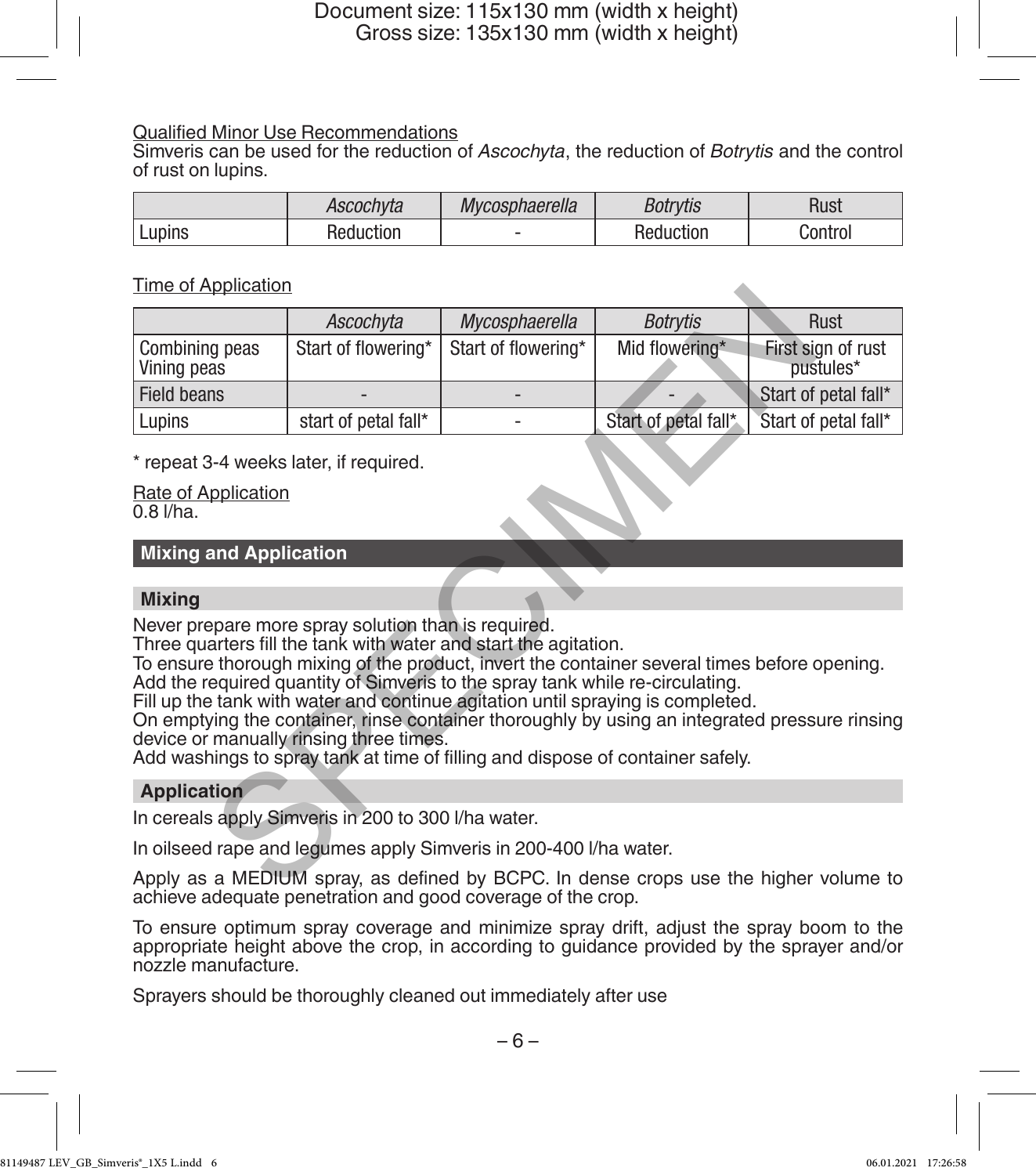### Qualified approval

Simveris may be applied in reduced water volumes as specified in the table below, although efficacy at this reduced volume has not been evaluated. Application of this product at reducedvolume is at user's risk with regard to biological efficacy.

| <b>Crop</b>                                                                                 | Rate                   | <b>Minimum water volume</b> |
|---------------------------------------------------------------------------------------------|------------------------|-----------------------------|
| Winter wheat, Spring wheat,<br>Durum wheat, Winter barley,<br>Spring barley, Triticale, Rye | 1.0 litres per hectare | 110 litres per hectare      |
| Oilseed rape, Peas, Beans,<br>Lupins                                                        | 0.8 litres per hectare | 90 litres per hectare       |

# **Following Crops**

After treating a cereal, oilseed rape or legume crop with Simveris the crops listed below may be sown as a following crop:-

| Beans   | Clover  | Oilseed rape    | Ryegrass   |
|---------|---------|-----------------|------------|
| Cabbage | Lettuce | Onions          | Sugar beet |
| Carrots | Linseed | <b>Peas</b>     | Sunflower  |
| Cereals | Maize   | <b>Potatoes</b> |            |

The effects of Simveris on other crops has not been assessed.

# **The following does not form part of the authorised label text.**

With many products there is a general risk of resistance developing to the active ingredients. For this reason a change in activity cannot be ruled out. It is generally impossible to predict with certainty how resistance may develop because there are so many crop and use connected ways of influencing this. We therefore have to exclude liability for damage or loss attributable to any such resistance that may develop. To help minimise any loss in activity the BASF recommended rate should in all events be adhered to. The season and the internal of the internal of the search of the season and the internal of the computer of the computer and the season of the search of the season a change in activity cannot be the season and the computer

Numerous, particularly regional or regionally attributable, factors can influence the activity of the product. Examples include weather and soil conditions, crop plant varieties, crop rotation, treatment times, application amounts, admixture with other products, appearance of organisms resistant to active ingredients and spraying techniques. Under particular conditions a change in activity or damage to plants cannot be ruled out. The manufacturer or supplier is therefore unable to accept any liability in such circumstances. All goods supplied by us are of high grade and we believe them to be suitable, but as we cannot exercise control over their mixing or use or the weather conditions during and after application, which may affect the performance of the material, all conditions and warranties, statutory or otherwise, as to the quality or fitness for any purpose of our goods are excluded and no responsibility will be accepted by us for any damage or injury whatsoever arising from their storage, handling,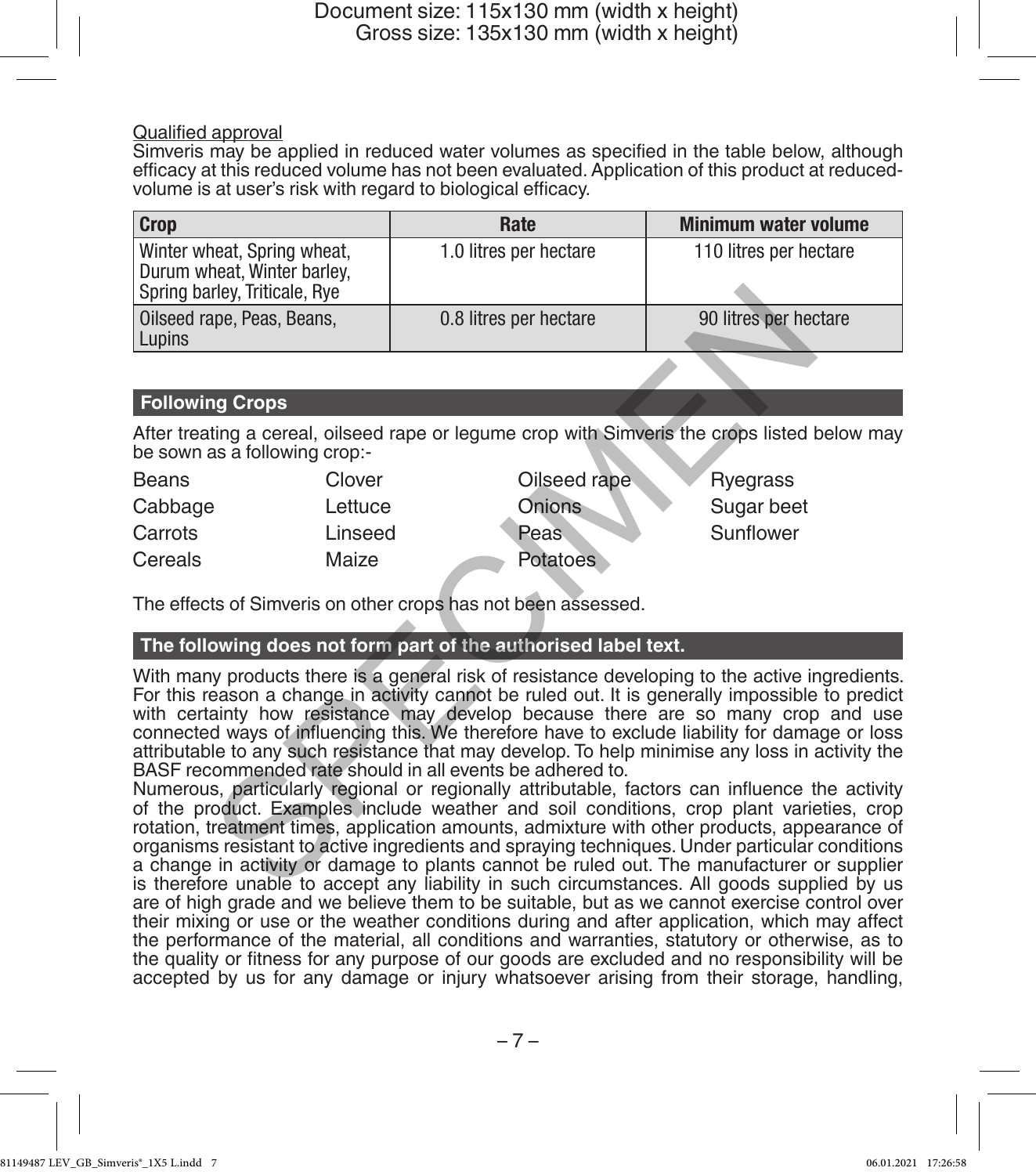application or use; but nothing should be deemed to exclude or restrict any liability upon us which cannot be excluded or restricted under the provisions of the Unfair Contract Terms Act 1977 or any similar applicable law.

# **Section 6 of the Health and Safety at Work Act**

# **Additional Product Safety Information**

The product label provides information on a specific pesticidal use of the product; do not use otherwise, unless you have assessed any potential hazard involved, the safety measures required and that the particular use has "off-label" approval or is otherwise permitted under the Plant Protection Products Regulations. the provides information of a specifical hazard involved, the safety<br>specifical hazard involved, the safety<br>and that the particular use has "off-label" approval or is otherwise permitted<br>and that the contexts Regulations.<br>

The information on this label is based on the best available information including data from test results.

### **Safety Data Sheet**

To access the Safety Data Sheet for this product scan the QR code or use the weblink below:



agricentre.basf.co.uk/Simveris/MSDS

Alternatively, contact your supplier.